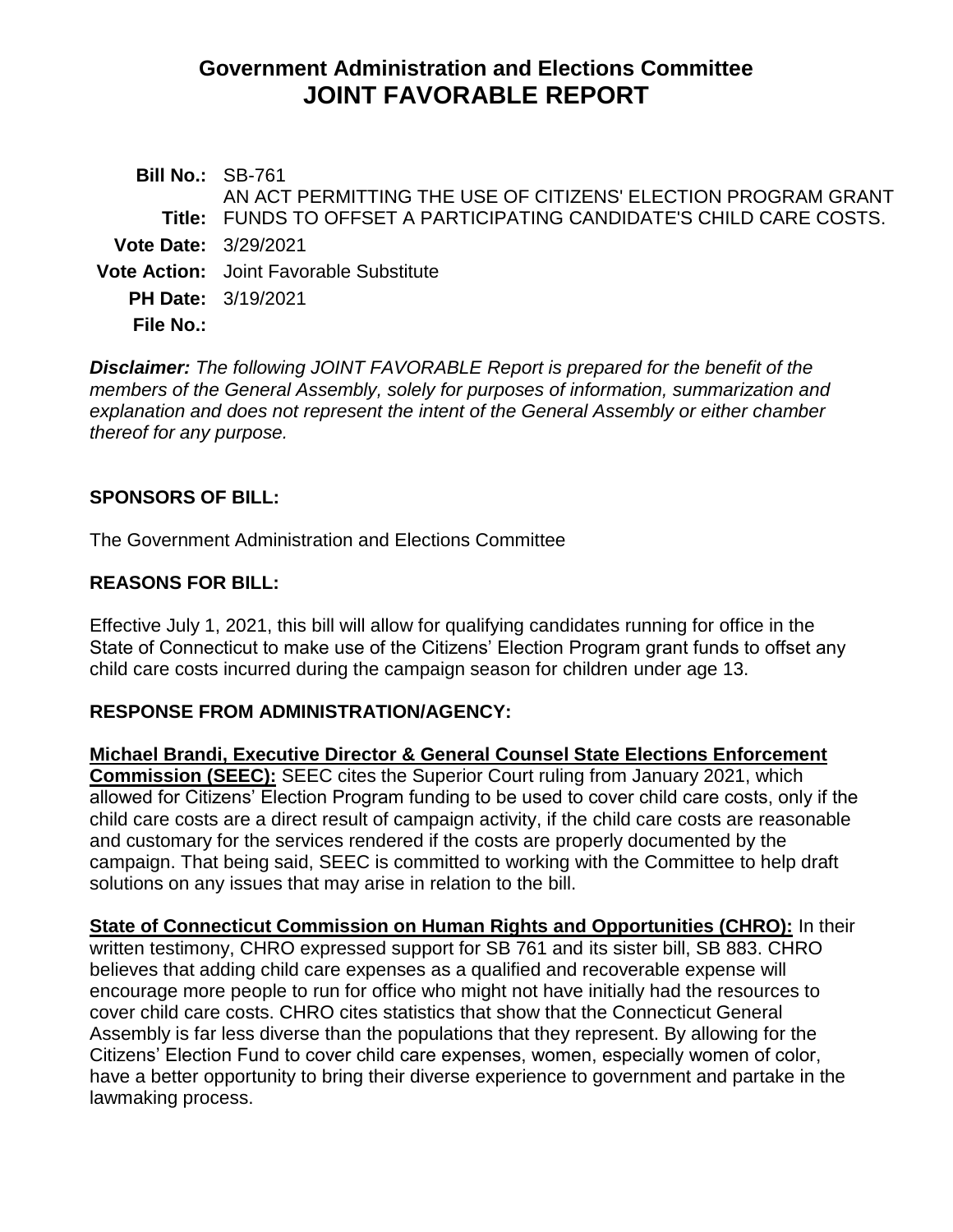## **NATURE AND SOURCES OF SUPPORT:**

**Cheri Quickmire, Executive Director, Common Cause Connecticut:** The testimony provided by Common Cause Connecticut cited the Superior Court ruling in favor of Caitlin Clarkson Pereira, who used funding from the Citizens' Election Program. As long as the child care expenses were a "direct result of campaign activity," "reasonable and customary for the services rendered," and "documented by the campaign," the Court permitted the use of public campaign funding to reimburse child care expenses. Allowing for child care expenses means that more parents will participate in our government, which is something the Common Cause believes will benefit the state.

**Emily Hoyle, Representative, The Connecticut Women's Consortium:** The Connecticut Women's Consortium cites the fact that nearly 2.5 million women in America have left their jobs since the start of the pandemic, mainly because they have had to provide child care for their children who are learning remotely. However, the Consortium contends that this issue has existed well before 2020, with child care costs posing a major burden to women in the workforce. In passing SB 760, the Consortium believes that parents will be empowered to achieve their career and political goals without having to worry about child care expenses.

**Kelly McConney Moore, Interim Senior Policy Counsel, American Civil Liberties Union of Connecticut:** The ACLU-CT submitted written testimony is support of SB 761 as well as SB 833, which includes identical provisions. The current makeup of the Connecticut General Assembly is only 33.5% women, despite the fact that women make up 51% of the state's population. In addition to gender, the ACLU-CT contends that the makeup of the General Assembly is skewed in terms of race, generation and wealth. These disparities exacerbate the barriers that individuals may face in terms of running for office. Referring to the success of the Citizens' Election Program, which has helped vulnerable groups increase their presence in state government, the ACLU-CT believes that the program should be extended to incorporate child care costs incurred while campaigning. Allowing for child care costs to be covered by campaign money, women in particular have greater flexibility to pursue political office.

**Nicole Sanclemente, Policy and Program Associate, Connecticut Women's Education and Legal Fund (CWEALF):** CWEALF supports SB 761, viewing it as a critical step towards gender equity. CWEALF contends that women's leadership is a critically important component in terms of addressing the coronavirus pandemic and it's disproportionate impacts. In allowing candidates to access funding to cover child care expenses, the State of Connecticut removes one of the most substantial barriers that women face when contemplating a run for office.

**Dr. Gayle Alberda, Assistant Professor Politics & Masters of Public Administration Director, Fairfield University:** Dr. Alberda emphasized the fact that women are underrepresented in political office. In Connecticut, just 64 of the 187 state legislators in the state are women. Dr. Alberda contends that this gap in representation is a result of the fact that women face familial and domestic obligations that prevent them from pursuing a political career. Dr. Alberda believes women with children have been systematically excluded from